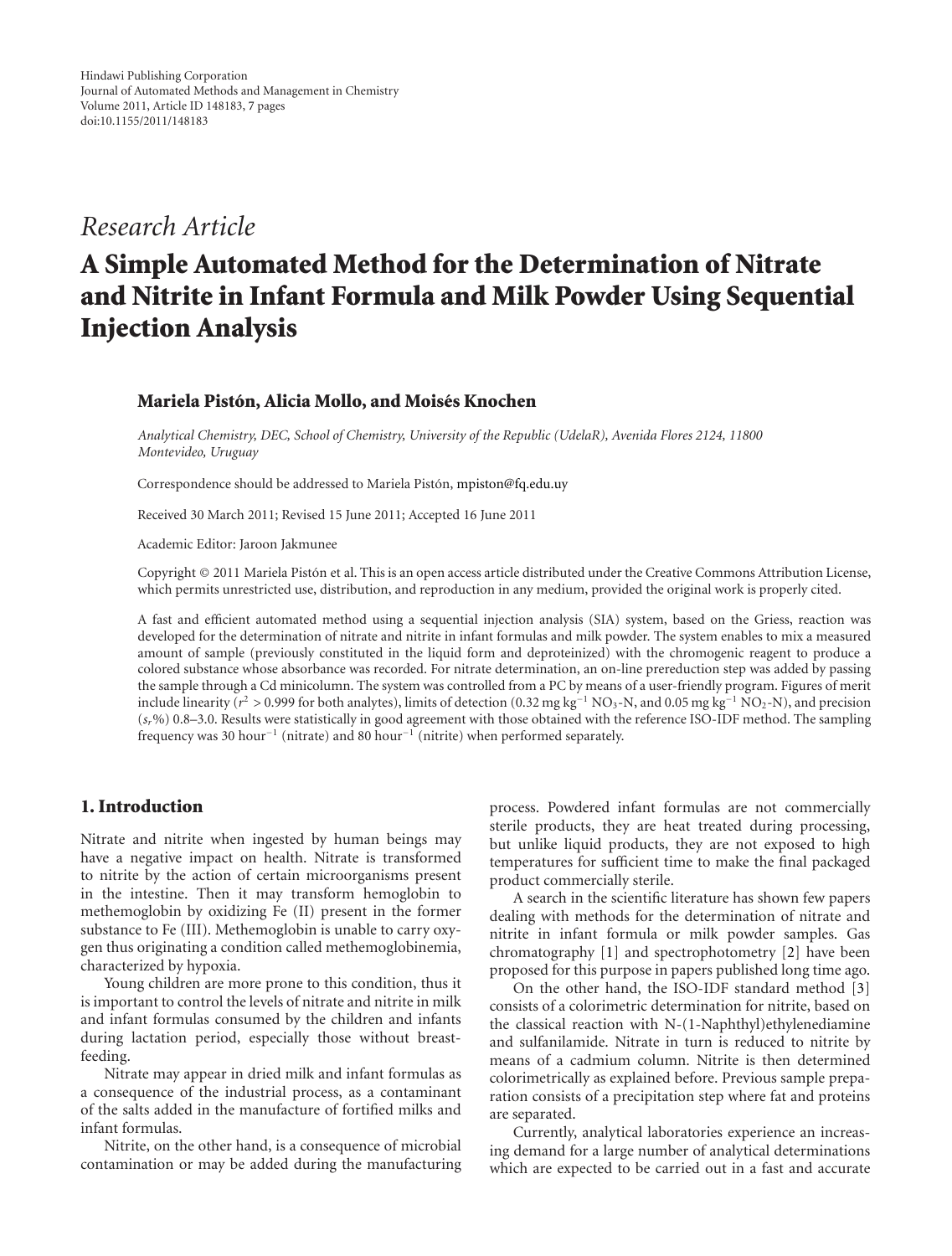way. Procedures such as those mentioned before rely heavily on the use of hand labor and are inherently slow and thus may hinder the required laboratory productivity.

On the other hand, the demand for high productivity can be satisfied by resorting to laboratory automation [\[4\]](#page-5-4), which can be implemented in an easy and inexpensive way by means of flow-based techniques such as flow injection analysis (FIA) [\[5](#page-5-5)] or sequential injection analysis (SIA) [\[6\]](#page-5-6). The current ISO-IDF standard method is primarily carried out as a conventional manual procedure [\[7](#page-5-7)], but the standard allows for the possibility of automation by segmented flow analysis (SFA) [\[8\]](#page-6-0), or flow injection analysis (FIA) [\[9\]](#page-6-1). Despite being very useful automation tools and presenting lower reagent consumption when compared to traditional batch methods, both SFA and FIA still resort to the use of a continuous flow of reagent, this being wasted in the periods between sample injections. Also, the use of peristaltic pumps requires preventive maintenance with frequent replacement of the pump tubing in order to avoid degradation in the quality of the results.

Despite having been developed primarily as a tool for process control, SIA also has found a place in the analytical laboratory, because of its inherent advantages such as robustness, reliability, and low consumption of sample and reagents. It is also based on the use of a syringe pump, which is highly dependable, requiring less maintenance than peristaltic pumps and having excellent repeatability when used to measure small volumes. It has been used successfully in the determination of nitrate and nitrite in matrixes such as water samples [\[10](#page-6-2)[–12\]](#page-6-3)

It has also been proposed for the analysis of different kinds of food samples [\[13](#page-6-4)]. Reis Lima et al. developed an SIA system for determining nitrate and nitrite in dairy products; however, the system uses two peristaltic pumps which results in a complicated system and has the disadvantages of using this type of pumps [\[14\]](#page-6-5).

In this work, a simple SIA system that uses only one syringe pump was developed for the determination of nitrate and nitrite in infant formula and milk powder for quality control purposes. This automated system was more precise and faster than the antecedent mentioned with less effluent generation for these kinds of determinations. Total control from a PC was achieved using modern programming languages and with user-friendly graphical interfaces.

#### **2. Experimental**

The following reagents used were of analytical-reagent grade: potassium hexacyanoferrate (II) trihydrate, zinc sulfate heptahydrate, N-(1-Naphtyl)ethylenediamine dihydrochloride (NED), sulfanilamide, phosphoric acid 85%, ammonium chloride, ammonium hydroxide, disodium ethylenediamine tetraacetate (EDTA), potassium nitrate, and potassium nitrite. Glass-distilled water, further purified in a Millipore (São Paulo, Brazil) Simplicity 185 water purifier, was used throughout.

Standard nitrate and nitrite solutions were prepared daily by dilution of stock solutions of nitrate and nitrite

 $(100 \text{ mg L}^{-1} \text{ NO}_3\text{-N}$  and NO<sub>2</sub>-N, resp.) prepared from the respective sodium salts. Nitrite content of the stock solution was determined volumetrically.

A buffer solution was prepared by dissolving in distilled water 13 g of  $NH<sub>4</sub>Cl$ , 1.7 g of EDTA per liter. The pH was adjusted to 8.5 with NH4OH.

As it is described in ISO Standard 14673-1:2004/IDF Standard 189-1:2004, sample preparation consists of a precipitation step where fat and proteins are separated from the bulk solution. For that purpose, an exact amount of approximately 10 g of homogenized sample (dried milk or infant formula) was prepared as described in the official ISO-IDF procedure [\[7](#page-5-7)]. This test sample was transferred quantitatively to a 500 mL conical flask. Progressively 164 mL of purified water at 50–55◦C was added with continuous stirring; then 6 mL of a solution of zinc sulfate heptahydrate 53.5% (w/v), 6 mL of a solution of potassium hexacyanoferrate (II) trihydrate 17.2% (w/v), and 20 mL of an ammoniacal buffer solution (pH 9.6-9.7) were added. After stirring for three minutes, the protein and fat precipitate was filtered by means of nitrate-free filter paper. The procedure for preparation of the samples was basically the same described in ISO-IDF method. The filtrate was divided into two parts, one for determining nitrate and nitrite by the reference method [\[7](#page-5-7)] and the other for determination by the proposed SIA method.

The SIA system [\(Figure 1\)](#page-2-0) consisted of a microprocessorcontrolled syringe pump (Cavro, Sunnyvale, Calif, USA, model XP-3000) featuring a two-position valve, and a 2.5 mL barrel, a Valco (Houston, Tex, USA) Cheminert 10-port selector valve with microelectric actuator, and a spectrophotometer fitted with a 200 *μ*L (internal volume) flow cell as detector. PFA tubing (0.8 mm ID) was used for connections, coiled mixing reactors, and holding coil. A minicolumn made of glass tubing (length 50 mm, internal diameter 2.1 mm) packed with cadmium granules; particle size 0.3–1.6 mm (Fluka, Buchs, Switzerland) was used as reducing agent for nitrate determinations.

Control of the system and data acquisition were carried out by means of an IBM-compatible PC (Pentium III-600 MHz) with 2 serial ports, fitted with a 12-bit analog– to-digital (A/D) interface card (Measurement Computing CIO-DAS08Jr) and a program compiled in Visual Basic 6.0. The program allowed control of the syringe pump and selector valve via the RS-232 serial ports and capture of analog data from the spectrophotometer which were scaled, transformed into absorbance, displayed on screen in real time, and saved to file on hard disk for later processing. Since the spectrophotometer used only provides an analog signal proportional to light intensity, it is necessary to carry out the definition of the photometric scale before beginning operation. For this purpose, the "dark signal" (*Sd*) is measured and memorized with the shutter closed, then the "100% T" or reference signal (S<sub>Ref</sub>) is measured and memorized with the shutter open and the flow cell filled with water. Afterwards, each time the A/D interface is triggered and the signal  $(S_x)$  measured, absorbance is calculated by the software using the equation  $A = (S_x - S_d)/(S_{Ref} - S_d)$  and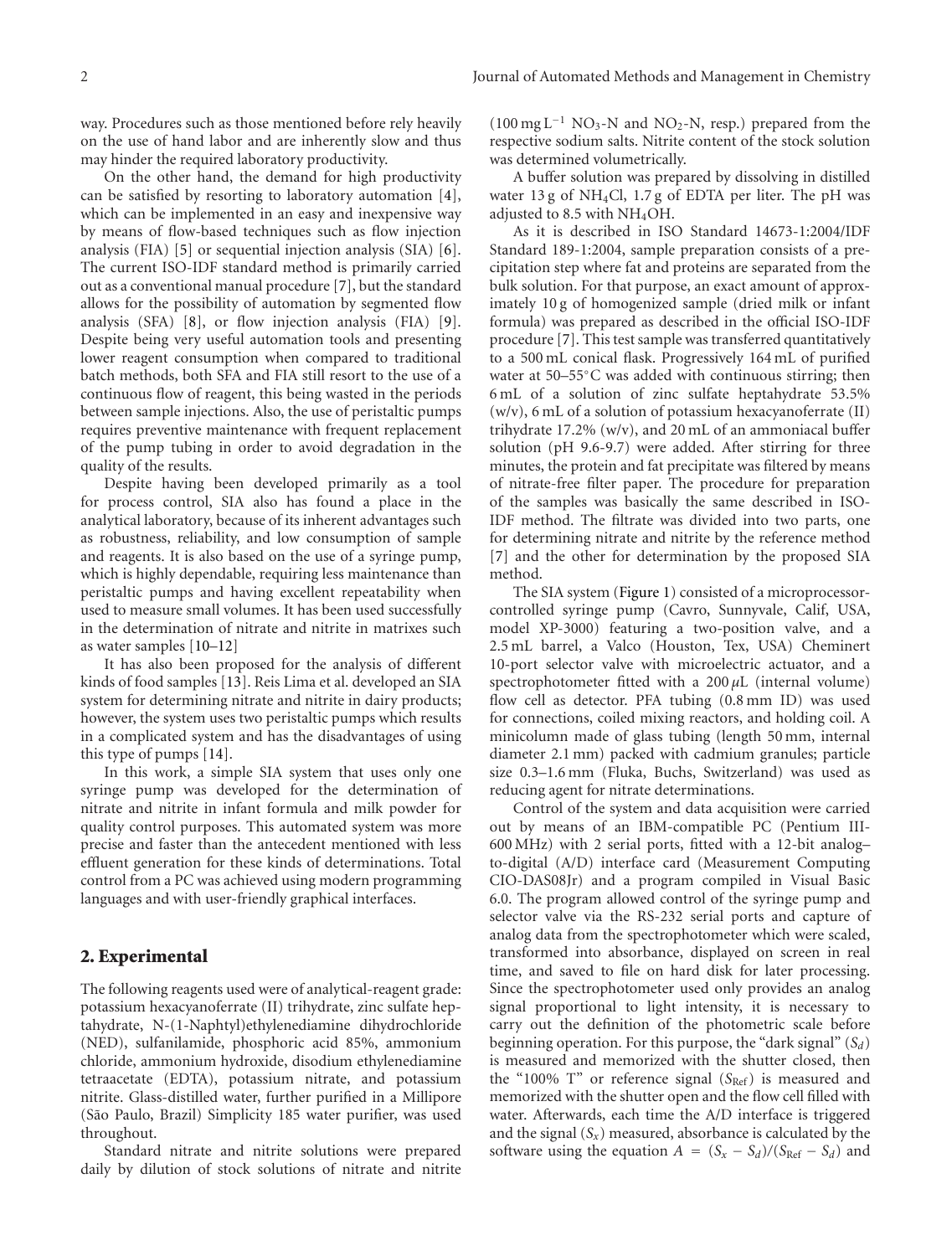

<span id="page-2-0"></span>FIGURE 1: System for sequential injection analysis determinations. Sy: syringe pump, 2.5 mL. S: sample. R<sub>1</sub>: color reagent. V<sub>1</sub>: selector valve with microelectric actuator. V<sub>2</sub>: two-position valve associated with the syringe pump. HC<sub>1</sub>, HC<sub>2</sub>: holding coils, 100 cm  $\times$  0.8 mm ID, PFA tubing. Cd/Cu: reducing minicolumn, 50 mm  $\times$  2.1 mm ID packed with cadmium granules. C<sub>1</sub>: mixing coil, 50 cm x 0.8 mm ID, PFA tubing. D: detection system, spectrophotometer (540 nm) with 200 *μ*L inner volume flow cell. PC: personal computer with serial ports and analog to digital (A/D) interface.

<span id="page-2-1"></span>TABLE 1: Routine for determination of nitrite.  $V_1$ ,  $V_2$ ,  $R_1$ ,  $S$ ,  $C_1$ ,  $Sy$ , HC<sub>1</sub>, and D: as indicated in [Figure 1.](#page-2-0) X: not relevant. R: right. L: left. A: aspirate. P: propel. DAQ: step involving data acquisition.

| Step                    |         |     |   | $V_1$ $V_2$ Operation Destination | Volume        | Time |
|-------------------------|---------|-----|---|-----------------------------------|---------------|------|
|                         |         |     |   |                                   | $(\mu L)$     | (s)  |
|                         |         | X R | A | Sy                                | 2083          | 10   |
|                         | $R_1$ L |     | A | HC <sub>1</sub>                   | 167           | 1.5  |
| 3                       | S       | L   | А | HC <sub>1</sub>                   | 83            | 1.5  |
| $\overline{4}$          | $R_1$ L |     | A | HC <sub>1</sub>                   | 167           | 1.5  |
| 5(DAO) C <sub>1</sub> L |         |     | P | Ð                                 | Empty syringe | 30   |

used for all operations. The setup screen provides for these routines.

Nitrite was determined by reaction with N-(1- Naphthyl)ethylenediamine and sulfanilamide and measurement of absorption at 540 nm. Nitrate was reduced online to nitrite in the Cd minicolumn and the total nitrite (nitrate plus nitrite) determined colorimetrically.

The routines for the determinations are presented in Tables [1](#page-2-1) and [2.](#page-3-0)

The sampling frequency for this determination of nitrite was approximately 80 samples per hour.

Likewise, the program for the determination of nitrate presented steps for the reduction of nitrate present in the sample by passing it back and forth through the cadmium minicolumn, followed by color development steps as in the determination of total nitrite.

The column end is connected to a reservoir containing buffer solution via  $HC<sub>2</sub>$ , thus when the excess of water from the column is aspirated to the waste, the end portion of the column is filled with buffer solution (pH 8.5), and the

sample completes its forward and backward passage through the reducing agent packed in the minicolumn. The short length and the low diameter of the column avoid an excessive dilution of the sample in this reduction step.

The routine described in [Table 2](#page-3-0) corresponds to a sampling frequency of approximately 30 hour<sup>-1</sup> for the determination of "total nitrogen" (nitrate + nitrite).

If the program is executed for the simultaneous determination of nitrite and nitrate in one sample, the sampling frequency is approximately 20 hour<sup>-1</sup>.

In order to preserve column lifetime, a sequence for washing the column online with buffer was programmed in the routine after each determination.

Auxiliary routines were provided in the program for the regeneration and for the copperization of the minicolumn. This was implemented by using spare ports in valve  $V_1$  for the introduction of the appropriate reagents.

The reagents for these operations were prepared according to the ISO-IDF method [\[3](#page-5-3)], and the operations were carried out within the SIA system. A different routine was provided for purging the sample intake line with fresh sample and the analytical path with water. This routine was used when changing samples.

In order to check the reducing capacity of the column, a nitrite standard solution of the same concentration  $(NO<sub>2</sub>-N)$ that the most concentrated nitrate  $(NO<sub>3</sub>-N)$  standard of the calibration plot was run through the SIA system in the same conditions as samples and standards. The comparison of the signal of both solutions of identical concentration (expressed as nitrogen) allowed the verification of the reduction column efficiency. If the reduction capacity was less than 90%, the column had to be regenerated.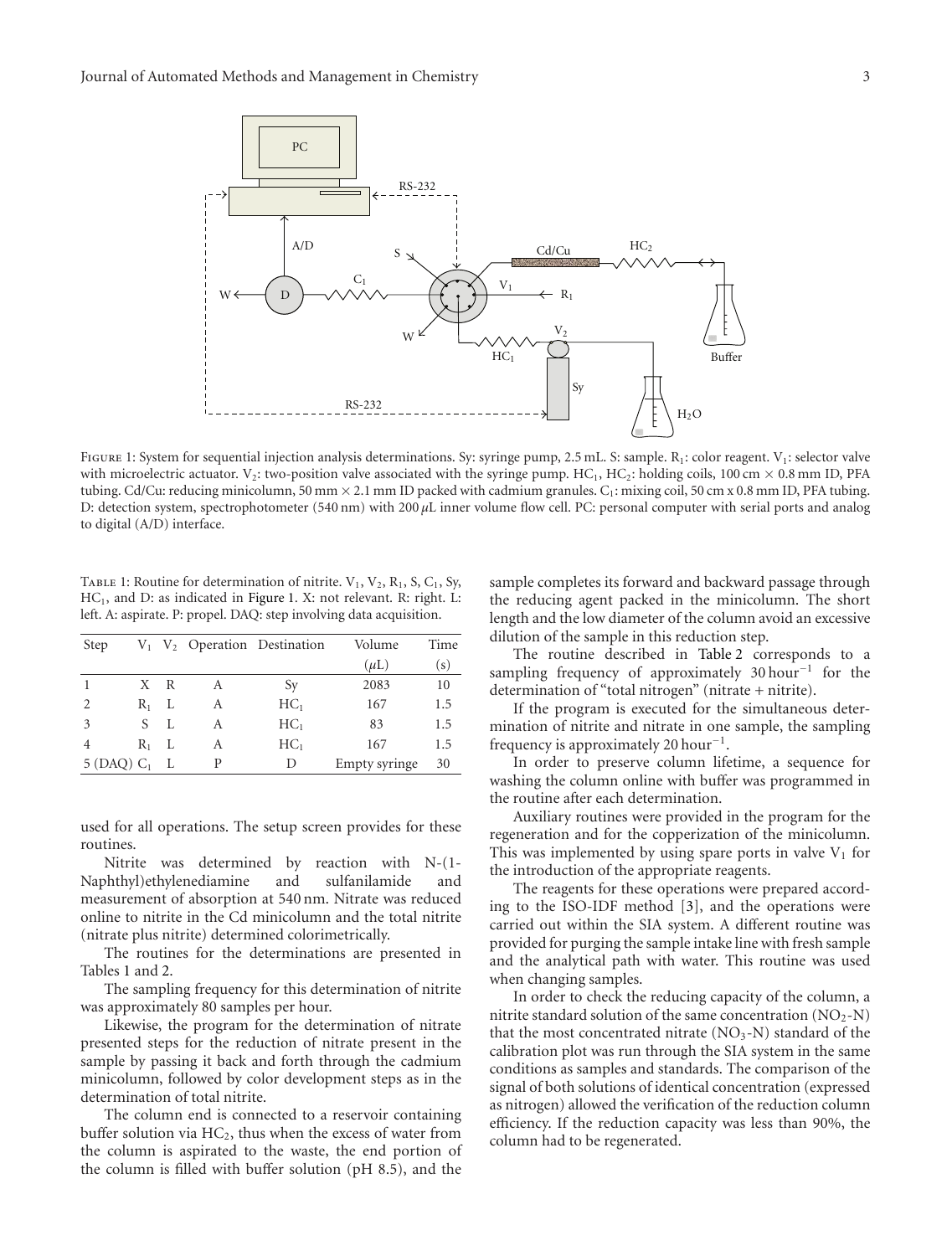| Step     | $V_1$ | V <sub>2</sub> | Operation | Destination     | Volume $(\mu L)$ | Time (s) |  |
|----------|-------|----------------|-----------|-----------------|------------------|----------|--|
|          | N,    | л.             | A         | HC <sub>1</sub> | 40               |          |  |
| 2        | Cd/Cu |                | D         | Cd/Cu           | 40               |          |  |
| 3        | X     | R              | А         | Sy              | 250              |          |  |
| 4        | Cd/Cu |                | P         | $Cd/Cu-HC2$     | 250              | 34       |  |
| 5        | Cd/Cu | Ι,             | А         | HC <sub>1</sub> | 167              |          |  |
| 6        | W     |                |           | W               | 167              |          |  |
| 7        | X     | R              | А         | Sy              | 1940             | 10       |  |
| 8        | $R_1$ |                | А         | HC <sub>1</sub> | 100              | 1.5      |  |
| 9        | Cd/Cu |                | А         | HC <sub>1</sub> | 210              | 15       |  |
| 10       | $C_1$ |                | D         | $C_1$           | 400              | 14       |  |
|          | $C_1$ |                | A         | HC <sub>1</sub> | 400              |          |  |
| 11 (DAQ) | $C_1$ |                |           | D               | Empty syringe    | 35       |  |

<span id="page-3-0"></span>TABLE 2: Routine for determination of nitrate by reduction to nitrite.  $V_1$ ,  $V_2$ ,  $S$ ,  $HC_1$ ,  $HC_2$ ,  $Cd/Cu$ ,  $R_1$ ,  $C_1$ ,  $Sy$ ,  $W$ , and D: as indicated in [Figure 1.](#page-2-0) X: not relevant. R: right. L: left. A: aspirate. P: propel. DAQ: step involving data acquisition.



<span id="page-3-1"></span>Figure 2: Original screen of the sequential program and peak presentation. The program was written in Spanish, the main labels, buttons, and text boxes being as follows: "INICIO": Start; "Mensajes del dispositivo": device messages; "GRABAR": Save; "DETENER": Stop; "SALIR": Exit; "Nombre del archivo (con path)": File name (with path); "FIJAR": Fix; "PUNTOS/s Nº PUNTOS": Points/s Nº of points; "PASO": Step; "VÁLVULA": Valve; "JERINGA": Syringe; "ADQUISICION": Acquisition. On the right side of each step, a ´ sentence of command is written according to the manufacturer's instructions to control the valve or the syringe via the RS-232 serial ports. The SETUP button allows entering into a service screen to run routines for regenerating or copperizing the column and rinsing the system, as well as other auxiliary routines.

Signals (absorbance *versus* time) were presented on screen and saved to file on hard disk as ASCII files (first a temporal file.txt is generated and converted to ASCII by a subroutine of the main program). The appearance of the screen is shown in [Figure 2.](#page-3-1)

Postrun processing was made with Peak Simple for Windows software (SRI Inc., Torrance, Calif, USA) which was used for establishing the baseline and measuring peak heights of the analytical signals. Finally, a printed report

<span id="page-3-2"></span>TABLE 3: Figures of merit.  $LD =$  detection limit,  $LQ =$  quantification limit, m = sensitivity (slope of calibration curve). LD and LQ calculated for real samples.

|                                                  | Nitrate                          | Nitrite                           |
|--------------------------------------------------|----------------------------------|-----------------------------------|
| Parameter                                        | Nitrate $(NO3-N)$                | Nitrite $(NO, -N)$                |
| Limits, solution                                 |                                  |                                   |
| LD (mg L <sup>-1</sup> ), $(3 \sigma/m, n = 10)$ | 0.17                             | 0.025                             |
| LQ $(mg L^{-1})$ , $(10 \sigma/m, n = 10)$       | 0.55                             | 0.084                             |
| Limits, real samples                             |                                  |                                   |
| LD (mg kg <sup>-1</sup> ), $(3 \sigma/m, n = 5)$ | 0.32                             | 0.05                              |
| LQ $(mg kg^{-1})$ , $(10 \sigma/m, n = 5)$       | 1.08                             | 0.17                              |
| Precision (s. $(%), n = 5)$ )                    | $1.5 - 3.0$                      | $0.8 - 1.6$                       |
| Linearity range $(mg L^{-1})$                    | $0.55 - 15.0$<br>$(r^2 > 0.999)$ | $0.084 - 1.01$<br>$(r^2 > 0.999)$ |
| Sampling rate $(hour^{-1})$                      | 30                               | 80                                |

was obtained. The relationship between peak heights and concentrations was established by calibration curves.

#### **3. Results and Discussion**

*3.1. Validation.* The analytical methods developed were assessed for linearity, precision (repeatability), detection (3*σ*) and quantification (10*σ*) limits, and accuracy.

Linearity was studied for the two analytes by means of a 9-point calibration curve, in the range of  $0.55-15.0$  mg L<sup>-1</sup> (NO<sub>3</sub>-N) and 0.084–1.01 mg L<sup>-1</sup> (NO<sub>2</sub>-N) which was evaluated by visual inspection of the graphical representation and by means of the regression coefficient. Linearity was found to be satisfactory for the two analytes ( $r^2 > 0.999$ ).

Under these conditions, the sampling frequency was 30 hour−1(nitrate) and 80 hour−<sup>1</sup> (nitrite). Results for this validation stage can be seen on [Table 3.](#page-3-2)

Six different commercial samples were used for validation, four of them representative of infant formulas found in markets in Uruguay, respectively, for infants from 0 to 6 months, 6 to 12 months and two generic infant formulas, all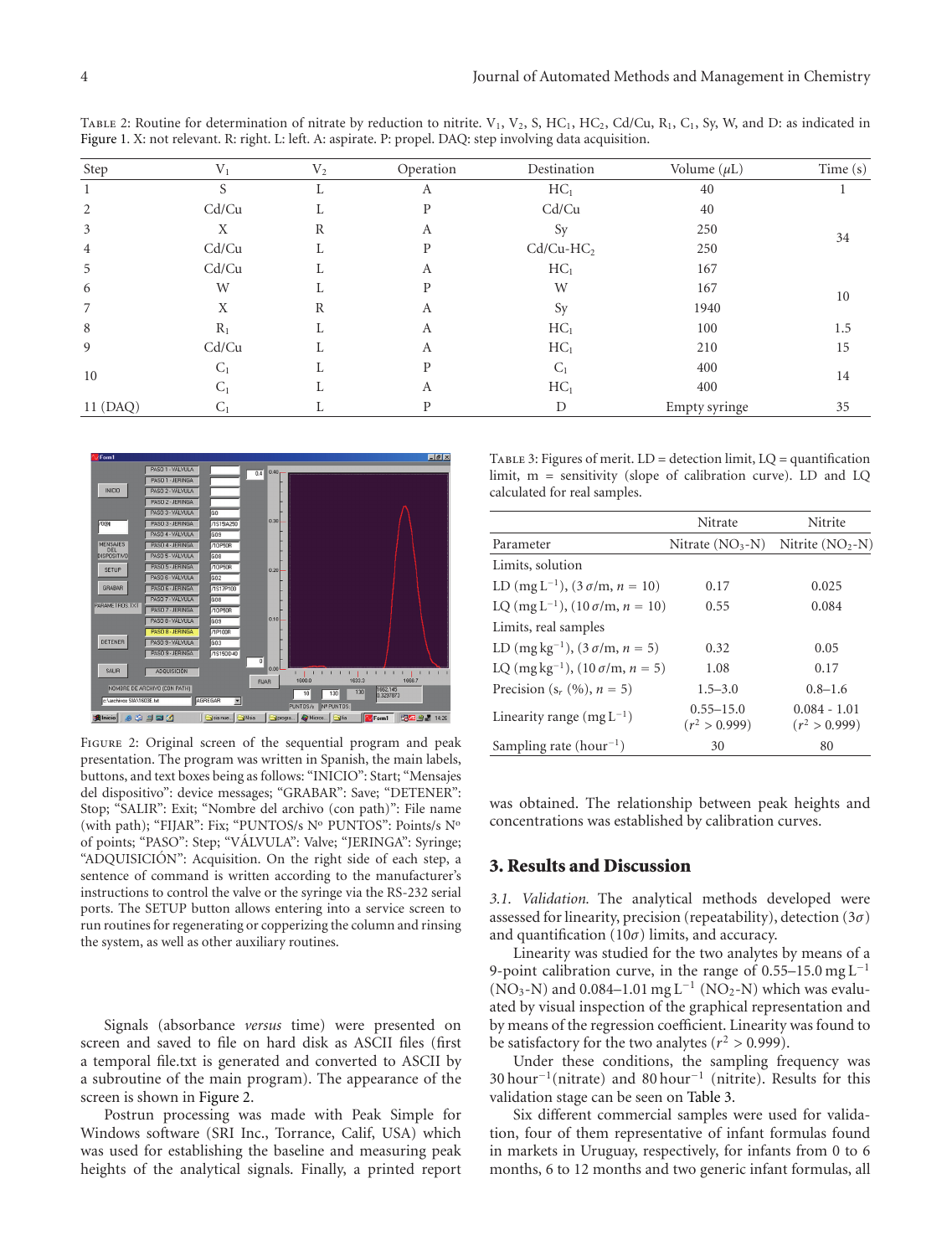milk based. Nonfat milk powder and milk powder without other ingredients added were also tested.

Accuracy was evaluated by analyzing commercial samples for nitrate and nitrite by the proposed methods and by the ISO-IDF [\[7](#page-5-7)] method and comparing the results obtained. Since the levels obtained from the samples were below the quantification limits, it was necessary to spike the samples with the two analytes previous to the deproteinization stage. The level of this spiking is noted as  $C_1$ , and the corresponding "found" value as  $S_1$ . For recovery studies, a second standard addition, noted as  $C_2$ , was carried out, the corresponding "found" value being  $S_2$ . The values for the standard additions were chosen to cover the range of nitrate and nitrite content that could present a risk to the health of infants and children.

Detection (3*σ*) and quantification (10*σ*) limits calculated were expressed based on the analysis of real samples.

In the analysis of commercials samples, analytical precision  $(s_r(^{0}\%)$ ,  $n = 5$ ) ranged from 1.5 to 3.0% for nitrate and from 0.8 to 1.6% for nitrite. The agreement between the results provided by the proposed and the reference method ranged from 0.2% to 3.4% (nitrate) and from 2.4 to 7.8% (nitrite). Submitted to Student's *t*-test [\[15\]](#page-6-6) for the differences, the differences were found to be statistically nonsignificant, as shown on [Table 4.](#page-5-8)

Accuracy was also evaluated through the standard additions method, calculating the recovery for the addition level C<sub>2</sub>. Percent recovery was calculated as  $[(S_2 - S_1)/(C_2 - C_1)] \times$ 100, where  $S_1$  and  $S_2$  are the concentrations found after spiking with concentrations  $C_1$  and  $C_2$ , respectively. Results were statistically equal to 100% as shown in [Table 4.](#page-5-8)

During the development of the analytical methods, the possibility of interferences was considered. It has been reported that the determination of nitrite and nitrate by methods based on the chemistries chosen for this work can be interfered by a number of ions, especially copper [\[16\]](#page-6-7). However, those reports refer to more variable matrixes such as water and effluents. Milk is a matrix where most of the ions reported as potential interferants are not present at significant levels (e.g., copper 0.07 mg  $L^{-1}$  in fluid milk, or 0.9 mg kg−<sup>1</sup> in milk powder), and the ISO-IDF standard methods based on the same chemistries do not foresee any of those interferences.

In the case of infant formulas, however, fortification with minerals makes necessary to consider the possibility of interference from copper, which is present in these samples at levels of 3 to 5 mg kg<sup>-1</sup>.

In order to evaluate this potential interference, solutions of nitrite containing 0.1 and  $0.2 \text{ mg L}^{-1}$  of NO<sub>2</sub>-N were spiked with  $Cu^{2+}$  at the 1 and 2 mg L<sup>-1</sup> levels. The difference in absorbance between the spiked and unspiked solutions was below 2% in all cases, thus the interference of copper was considered negligible at those levels, which are much higher than those expected in fluid milk, milk powder, and infant formulas.

[Figure 3](#page-4-0) shows the screen with the peak presentation obtained for a calibration curve using the commercial program Peak Simple for Windows.



<span id="page-4-0"></span>FIGURE 3: Peaks corresponding to the signals obtained for dissolutions of a calibration curve.

### **4. General Discussion**

The SIA system performed satisfactorily in the determination of low levels of nitrate and nitrite in commercial samples. The methods developed were fast and reliable.

The specially written program consists of a pure code part and other parts associated with the objects that form the graphical interface. Only with a simple click on a button, the programmed routines were triggered, and the operator could write specific commands in text boxes. The real-time signals were drawn on the screen [\(Figure 2\)](#page-3-1).

The routines also allowed the regeneration and copperization of the cadmium reducing minicolumn using the same system and by feeding the appropriate solutions through the minicolumn. This was achieved by means of the syringe pump and valve, under control of specific software routines. In the official ISO-IDF method [\[7](#page-5-7)[–9](#page-6-1)], it is necessary to regenerate the column frequently by circulating an EDTA/HCl solution. Also, after a number of samples, the copperization of the Cd filling is necessary. In the SIA method, the minicolumn could perform efficiently for over 50 injections, with efficiency above 90%.

The sample consumption per determination was 123 *μ*L, and the reagent consumption was 4.3 mg of sulfanilamide, 0.4 mg of NED, 63 mg of  $H_3PO_4$ , 9 mg of NH<sub>4</sub>Cl, and 1.2 mg of EDTA. This is much lower than the consumption in the batch and FIA methods and also slightly lower than other SIA methods [\[14\]](#page-6-5). The carrier was purified water, while the ISO-IDF flow systems [\[8,](#page-6-0) [9](#page-6-1)] as well as other SIA proposed methods [\[14\]](#page-6-5) use a buffer solution.

### **5. Conclusions**

The proposed SIA method presents multiple benefits as opposed to the tedious traditional methods of dairy product analysis. The figures of merit obtained suggest that the method proposed could be used advantageously for the quality control of milk powder and infant formula when compared to others reported in the literature. As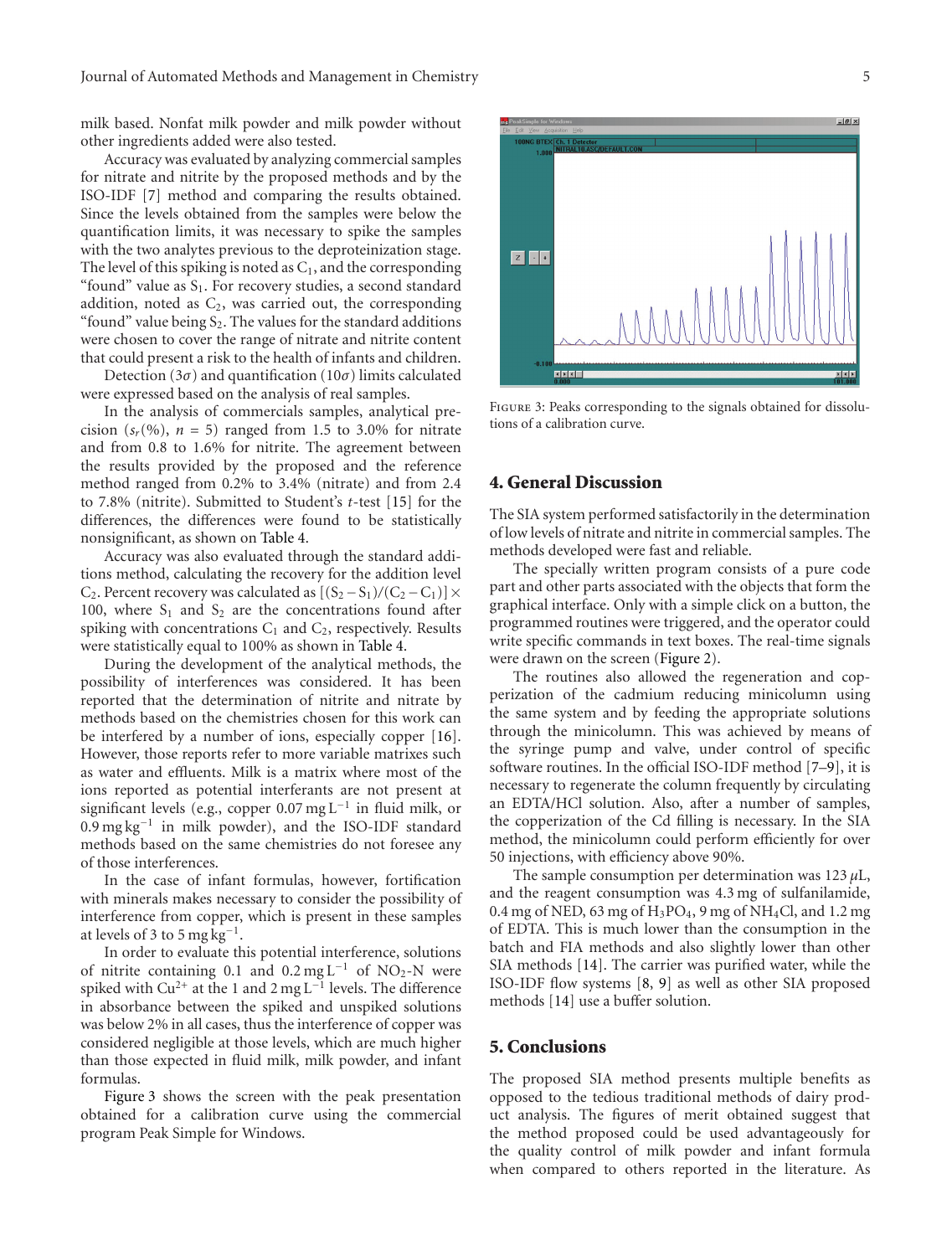| Sample                                              | Analyte           | Concentration found for addition $C_2$ (mg $L^{-1}$ ) |                   | SIA recovery $(\% )$ |
|-----------------------------------------------------|-------------------|-------------------------------------------------------|-------------------|----------------------|
|                                                     |                   | Official method                                       | <b>SIA</b>        |                      |
| Infant formula A                                    | Nitrate           | 5.555                                                 | 5.573             | 99.8                 |
|                                                     | Nitrite           | 0.203                                                 | 0.208             | 105.9                |
| Infant formula B                                    | Nitrate           | 5.430                                                 | 5.617             | 100.6                |
|                                                     | Nitrite           | 0.202                                                 | 0.209             | 103.7                |
| Infant formula for children from 0 to 6             | Nitrate           | 5.520                                                 | 5.533             | 93.8                 |
| months                                              | Nitrite           | 0.201                                                 | 0.186             | 92.0                 |
| Infant formula for children from 6 to 12            | Nitrate           | 5.416                                                 | 5.380             | 96.3                 |
| months                                              | Nitrite           | 0.199                                                 | 0.210             | 104.3                |
| Nonfat milk powder                                  | Nitrate           | 5.620                                                 | 5.800             | 100.6                |
|                                                     | Nitrite           | 0.200                                                 | 0.191             | 94.6                 |
| Milk powder                                         | Nitrate           | 5.632                                                 | 5.643             | 106.9                |
|                                                     | Nitrite           | 0.211                                                 | 0.219             | 108.5                |
|                                                     |                   | t-test for the recoveries                             |                   |                      |
|                                                     |                   | $H_0$ : $R = 100\%$                                   |                   |                      |
|                                                     |                   | $H_A: \mathbf{R} \neq 100\%$                          |                   |                      |
| Parameter                                           | Nitrate $(NO3-N)$ |                                                       | Nitrite $(NO2-N)$ |                      |
| <i>t</i> -critical ( $\alpha$ = 0.05, <i>n</i> = 6) |                   | 2.57                                                  | 2.57              |                      |
| t -experimental ( $\alpha$ = 0.05, n = 6)           |                   | $-0.19$                                               | 0.55              |                      |

#### TABLE 4: Evaluation of accuracy.

<span id="page-5-8"></span>(a) Accuracy: recovery experiments.

Recovery experiments carried out on commercial samples previously spiked with each of the analytes.  $C_1$ ,  $C_2$ : spiked concentrations. Nitrate,  $C_1$  = 3.35 mg NO<sub>3</sub>-N/L, C<sub>2</sub> = 5.58 mg NO<sub>3</sub>-N/L. Nitrite, C<sub>1</sub> = 0.10 mg NO<sub>2</sub>-N/L, C<sub>2</sub> = 0.20 mg NO<sub>2</sub>-N/L. S<sub>1</sub>, S<sub>2</sub>: values found for samples spiked with C<sub>1</sub> and C<sub>2</sub>, respectively. Recovery (%) for SIA method calculated as  $[(S_2 - S_1)/(C_2 - C_1)] \times 100$ . **R**: mean recovery for all samples.

(b) Accuracy: comparison with reference method, *t*-test for the differences [\[15](#page-6-6)].

|                                                         | $H_0: d = 0$ ,            |                    |
|---------------------------------------------------------|---------------------------|--------------------|
|                                                         | $H_A: \mathbf{d} \neq 0.$ |                    |
| Parameter                                               | Nitrate $(NO3-N)$         | Nitrite $(NO_2-N)$ |
| <i>t</i> -critical ( $\alpha$ = 0.05, <i>n</i> = 6)     | 2.57                      | 2.57               |
| <i>t</i> -experimental ( $\alpha$ = 0.05, <i>n</i> = 6) | $-1.57$                   | $-0.21$            |

Results of Student's *t*-test comparison of mean values obtained for each analyte by the proposed method and by the ISO-IDF reference method for spiking level C2. **d**: mean difference of the results obtained by the SIA and the reference method for all samples.

an additional advantage, the system is fast, efficient, and environmentally friendly for monitoring nitrate and nitrite of these samples.

## **Acknowledgments**

The authors wish to thank CSIC (UdelaR) and PEDECIBA for financial support and Jeannette Araújo and Ramiro Pérez-Zambra for skillful laboratory work. The authors are also indebted to CONAPROLE and Gramón-Bagó for providing commercial samples of milk powder and infant formula.

### <span id="page-5-0"></span>**References**

<span id="page-5-1"></span>[1] A. Tanaka, N. Nose, F. Yamada, S. Saito, and A. Watanabe, "Determination of nitrite in human, cow and market milks by gas-liquid chromatography with electron-capture detection," *Journal of Chromatography*, vol. 206, no. 3, pp. 531–540, 1981.

- <span id="page-5-2"></span>[2] V. P. Bintoro, D. Cantin-Esnault, and J. Alary, "Validation of a modified spectrophotometric method for the determination of nitrate in dry milk using 2-*sec*-butylphenol," *The Analyst*, vol. 120, no. 11, pp. 2747–2753, 1995.
- <span id="page-5-3"></span>[3] ISO Standard 14673:2004/IDF Standard 189:2004—Milk and milk products—Determination of nitrate and nitrite contents. International Organization for Standardization, Geneva, Switzerland, International Dairy Federation, Brussels, Belgium, 2004.
- <span id="page-5-4"></span>[4] P. B. Stockwell and W. T. Corns, *Automatic Chemical Analysis*, Taylor & Francis, London, UK, 1996.
- <span id="page-5-5"></span>[5] J. Ruzicka and E. Hansen, *Flow Injection Analysis*, Wiley & Sons, New York, NY, USA, 2nd edition, 1989.
- <span id="page-5-6"></span>[6] J. Ruzicka and G. D. Marshall, "Sequential injection: a new concept for chemical sensors, process analysis and laboratory assays," *Analytica Chimica Acta*, vol. 237, no. 2, pp. 329–343, 1990.
- <span id="page-5-7"></span>[7] ISO Standard 14673-1:2004/IDF Standard 189-1:2004- Milk and milk products—Determination of nitrate and nitrite